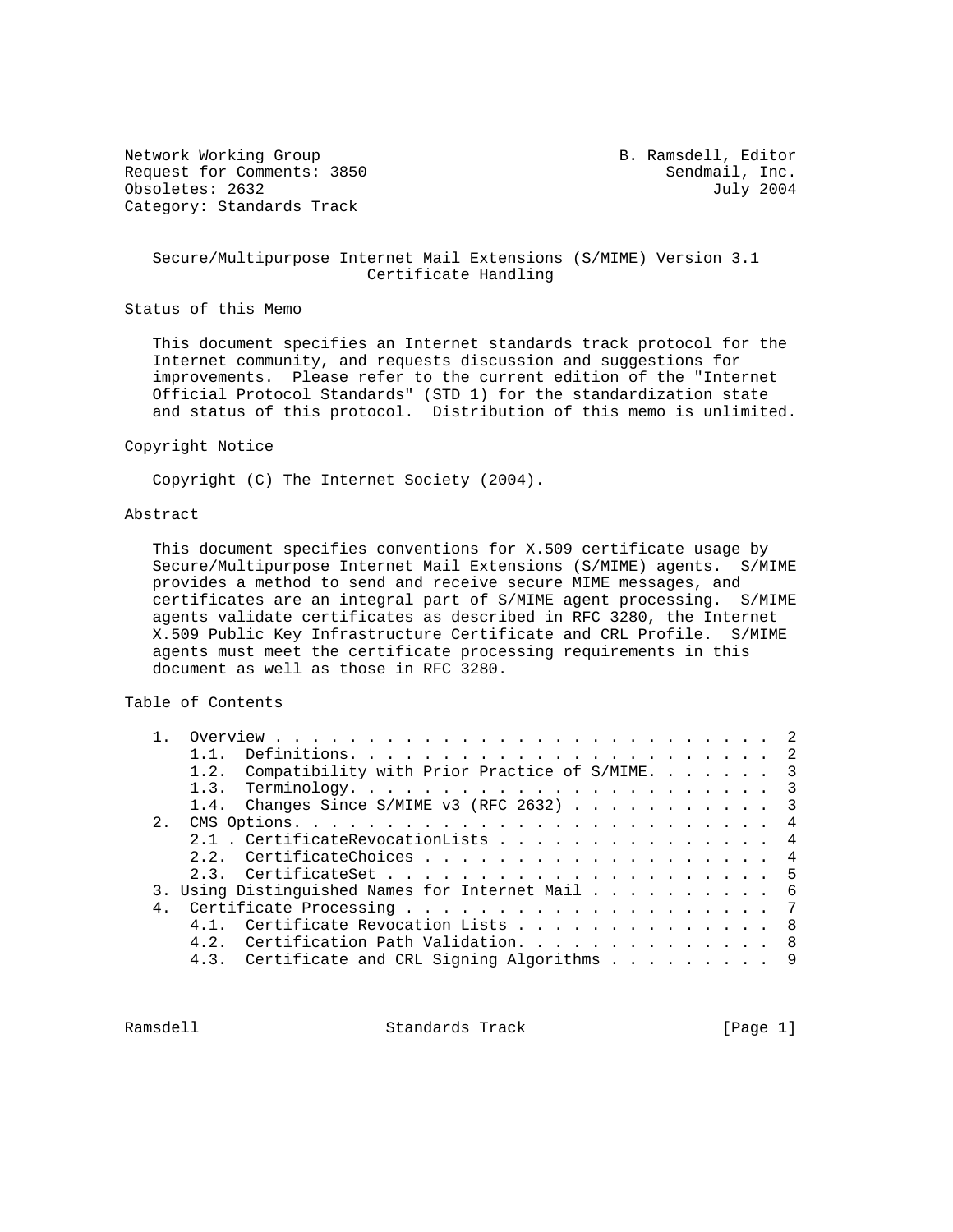| 4.4. PKIX Certificate Extensions. 9 |
|-------------------------------------|
|                                     |
|                                     |
| A.1. Normative References 13        |
| A.2. Informative References 14      |
|                                     |
|                                     |
|                                     |
|                                     |

#### 1. Overview

 S/MIME (Secure/Multipurpose Internet Mail Extensions), described in [SMIME-MSG], provides a method to send and receive secure MIME messages. Before using a public key to provide security services, the S/MIME agent MUST verify that the public key is valid. S/MIME agents MUST use PKIX certificates to validate public keys as described in the Internet X.509 Public Key Infrastructure (PKIX) Certificate and CRL Profile [KEYM]. S/MIME agents MUST meet the certificate processing requirements documented in this document in addition to those stated in [KEYM].

 This specification is compatible with the Cryptographic Message Syntax [CMS] in that it uses the data types defined by CMS. It also inherits all the varieties of architectures for certificate-based key management supported by CMS.

1.1. Definitions

For the purposes of this document, the following definitions apply.

 ASN.1: Abstract Syntax Notation One, as defined in ITU-T X.208 [X.208-88].

 Attribute Certificate (AC): An X.509 AC is a separate structure from a subject's public key X.509 Certificate. A subject may have multiple X.509 ACs associated with each of its public key X.509 Certificates. Each X.509 AC binds one or more Attributes with one of the subject's public key X.509 Certificates. The X.509 AC syntax is defined in [ACAUTH].

 Certificate: A type that binds an entity's name to a public key with a digital signature. This type is defined in the Internet X.509 Public Key Infrastructure (PKIX) Certificate and CRL Profile [KEYM]. This type also contains the distinguished name of the certificate issuer (the signer), an issuer-specific serial number, the issuer's signature algorithm identifier, a validity period, and extensions also defined in that document.

Ramsdell **Standards Track** [Page 2]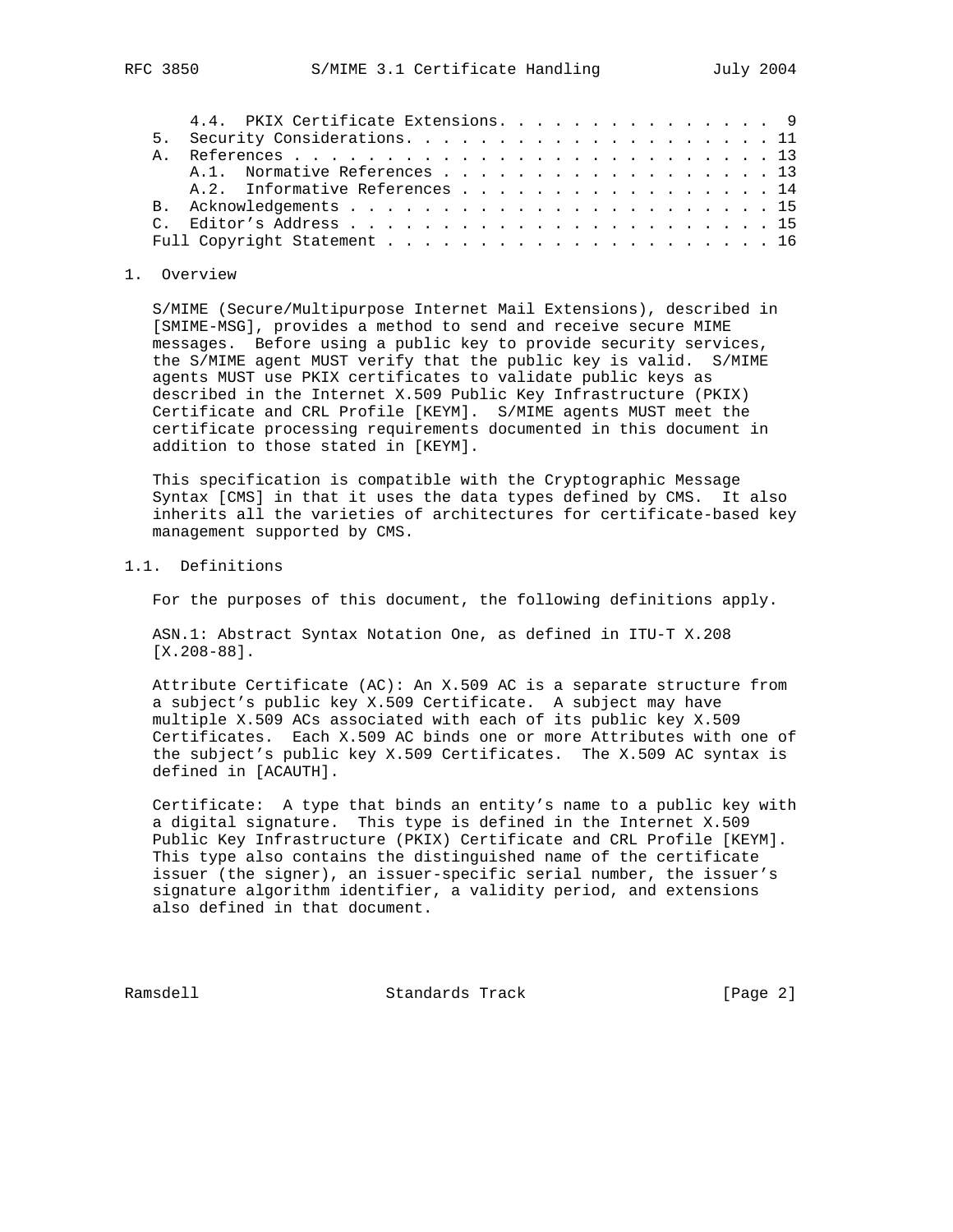Certificate Revocation List (CRL): A type that contains information about certificates whose validity an issuer has prematurely revoked. The information consists of an issuer name, the time of issue, the next scheduled time of issue, a list of certificate serial numbers and their associated revocation times, and extensions as defined in [KEYM]. The CRL is signed by the issuer. The type intended by this specification is the one defined in [KEYM].

 Receiving agent: software that interprets and processes S/MIME CMS objects, MIME body parts that contain CMS objects, or both.

 Sending agent: software that creates S/MIME CMS objects, MIME body parts that contain CMS objects, or both.

 S/MIME agent: user software that is a receiving agent, a sending agent, or both.

1.2. Compatibility with Prior Practice of S/MIME

 S/MIME version 3.1 agents should attempt to have the greatest interoperability possible with agents for prior versions of S/MIME. S/MIME version 2 is described in RFC 2311 through RFC 2315, inclusive and S/MIME version 3 is described in RFC 2630 through RFC 2634 inclusive. RFC 2311 also has historical information about the development of S/MIME.

# 1.3. Terminology

 The key words "MUST", "MUST NOT", "REQUIRED", "SHALL", "SHALL NOT", "SHOULD", "SHOULD NOT", "RECOMMENDED", "MAY", and "OPTIONAL" in this document are to be interpreted as described in [MUSTSHOULD].

1.4. Changes Since S/MIME v3 (RFC 2632)

Version 1 and Version 2 CRLs MUST be supported.

 Multiple CA certificates with the same subject and public key, but with overlapping validity periods, MUST be supported.

 Version 2 attribute certificates SHOULD be supported, and version 1 attributes certificates MUST NOT be used.

 The use of the MD2 digest algorithm for certificate signatures is discouraged and security language added.

 Clarified use of email address use in certificates. Certificates that do not contain an email address have no requirements for verifying the email address associated with the certificate.

Ramsdell Standards Track [Page 3]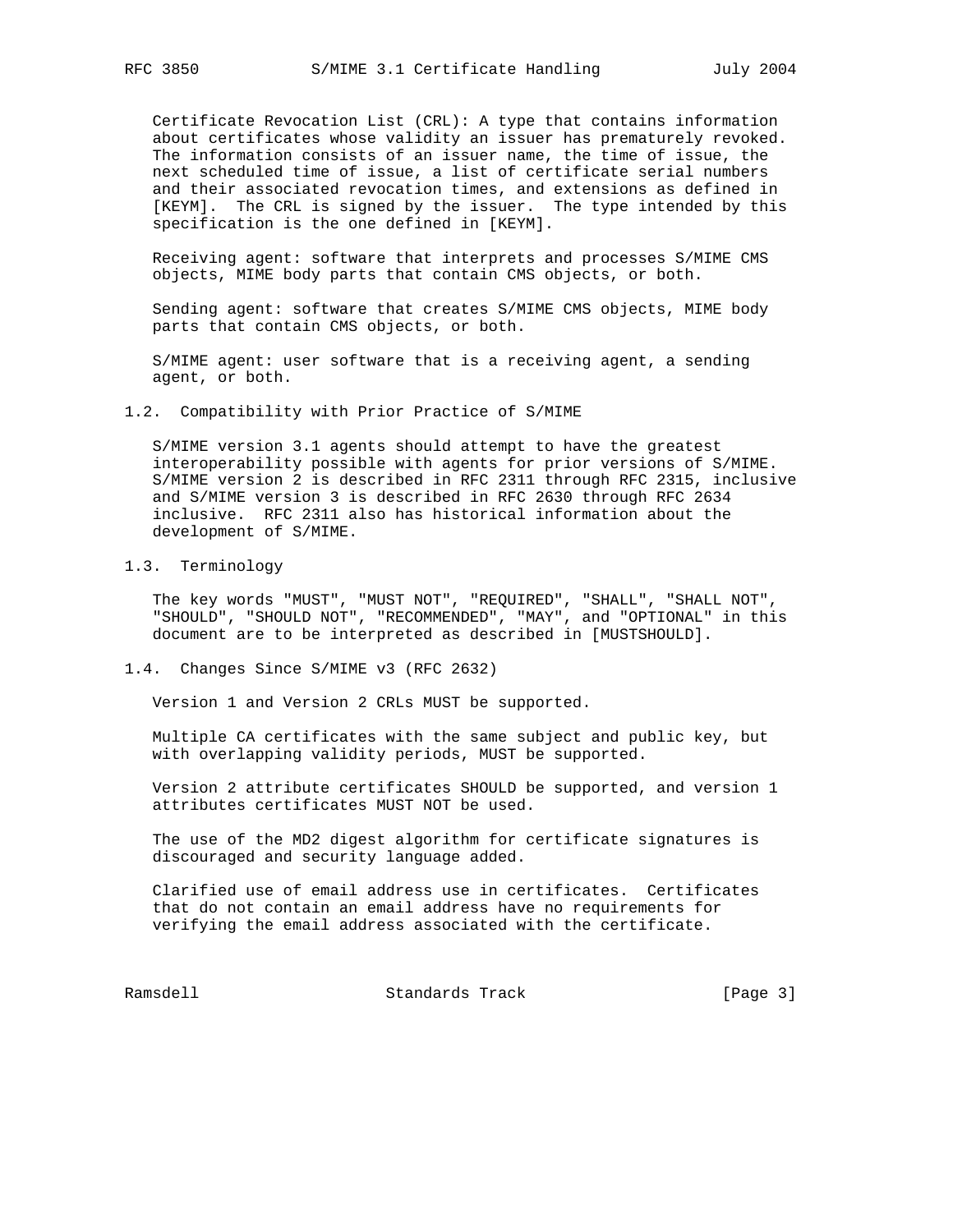Receiving agents SHOULD display certificate information when displaying the results of signature verification.

 Receiving agents MUST NOT accept a signature made with a certificate that does not have the digitalSignature or nonRepudiation bit set.

 Clarifications for the interpretation of the key usage and extended key usage extensions.

2. CMS Options

 The CMS message format allows for a wide variety of options in content and algorithm support. This section puts forth a number of support requirements and recommendations in order to achieve a base level of interoperability among all S/MIME implementations. Most of the CMS format for S/MIME messages is defined in [SMIME-MSG].

#### 2.1. CertificateRevocationLists

 Receiving agents MUST support the Certificate Revocation List (CRL) format defined in [KEYM]. If sending agents include CRLs in outgoing messages, the CRL format defined in [KEYM] MUST be used. In all cases, both v1 and v2 CRLs MUST be supported.

 All agents MUST be capable of performing revocation checks using CRLs as specified in [KEYM]. All agents MUST perform revocation status checking in accordance with [KEYM]. Receiving agents MUST recognize CRLs in received S/MIME messages.

 Agents SHOULD store CRLs received in messages for use in processing later messages.

## 2.2. CertificateChoices

 Receiving agents MUST support v1 X.509 and v3 X.509 identity certificates as profiled in [KEYM]. End entity certificates MAY include an Internet mail address, as described in section 3.

 Receiving agents SHOULD support X.509 version 2 attribute certificates. See [ACAUTH] for details about the profile for attribute certificates.

# 2.2.1. Historical Note About CMS Certificates

 The CMS message format supports a choice of certificate formats for public key content types: PKIX, PKCS #6 Extended Certificates [PKCS6] and PKIX Attribute Certificates.

Ramsdell Standards Track [Page 4]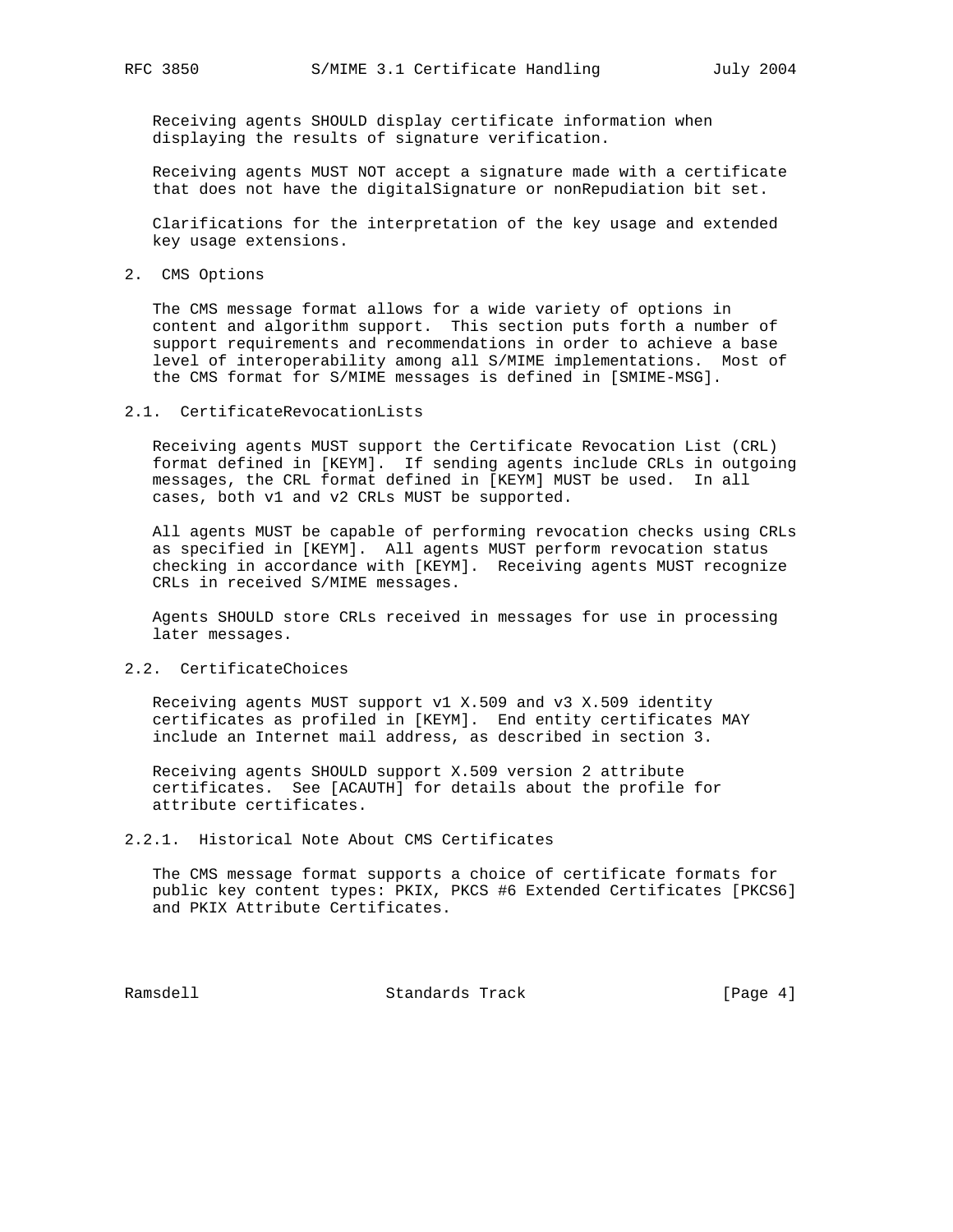The PKCS #6 format is not in widespread use. In addition, PKIX certificate extensions address much of the same functionality and flexibility as was intended in the PKCS #6. Thus, sending and receiving agents MUST NOT use PKCS #6 extended certificates.

 X.509 version 1 attribute certificates are also not widely implemented, and have been superseded with version 2 attribute certificates. Sending agents MUST NOT send version 1 attribute certificates.

# 2.3. CertificateSet

 Receiving agents MUST be able to handle an arbitrary number of certificates of arbitrary relationship to the message sender and to each other in arbitrary order. In many cases, the certificates included in a signed message may represent a chain of certification from the sender to a particular root. There may be, however, situations where the certificates in a signed message may be unrelated and included for convenience.

 Sending agents SHOULD include any certificates for the user's public key(s) and associated issuer certificates. This increases the likelihood that the intended recipient can establish trust in the originator's public key(s). This is especially important when sending a message to recipients that may not have access to the sender's public key through any other means or when sending a signed message to a new recipient. The inclusion of certificates in outgoing messages can be omitted if S/MIME objects are sent within a group of correspondents that has established access to each other's certificates by some other means such as a shared directory or manual certificate distribution. Receiving S/MIME agents SHOULD be able to handle messages without certificates using a database or directory lookup scheme.

 A sending agent SHOULD include at least one chain of certificates up to, but not including, a Certificate Authority (CA) that it believes that the recipient may trust as authoritative. A receiving agent MUST be able to handle an arbitrarily large number of certificates and chains.

 Agents MAY send CA certificates, that is, certificates which can be considered the "root" of other chains, and which MAY be self-signed. Note that receiving agents SHOULD NOT simply trust any self-signed certificates as valid CAs, but SHOULD use some other mechanism to determine if this is a CA that should be trusted. Also note that when certificates contain DSA public keys the parameters may be located in the root certificate. This would require that the recipient possess both the end-entity certificate as well as the root

Ramsdell Standards Track [Page 5]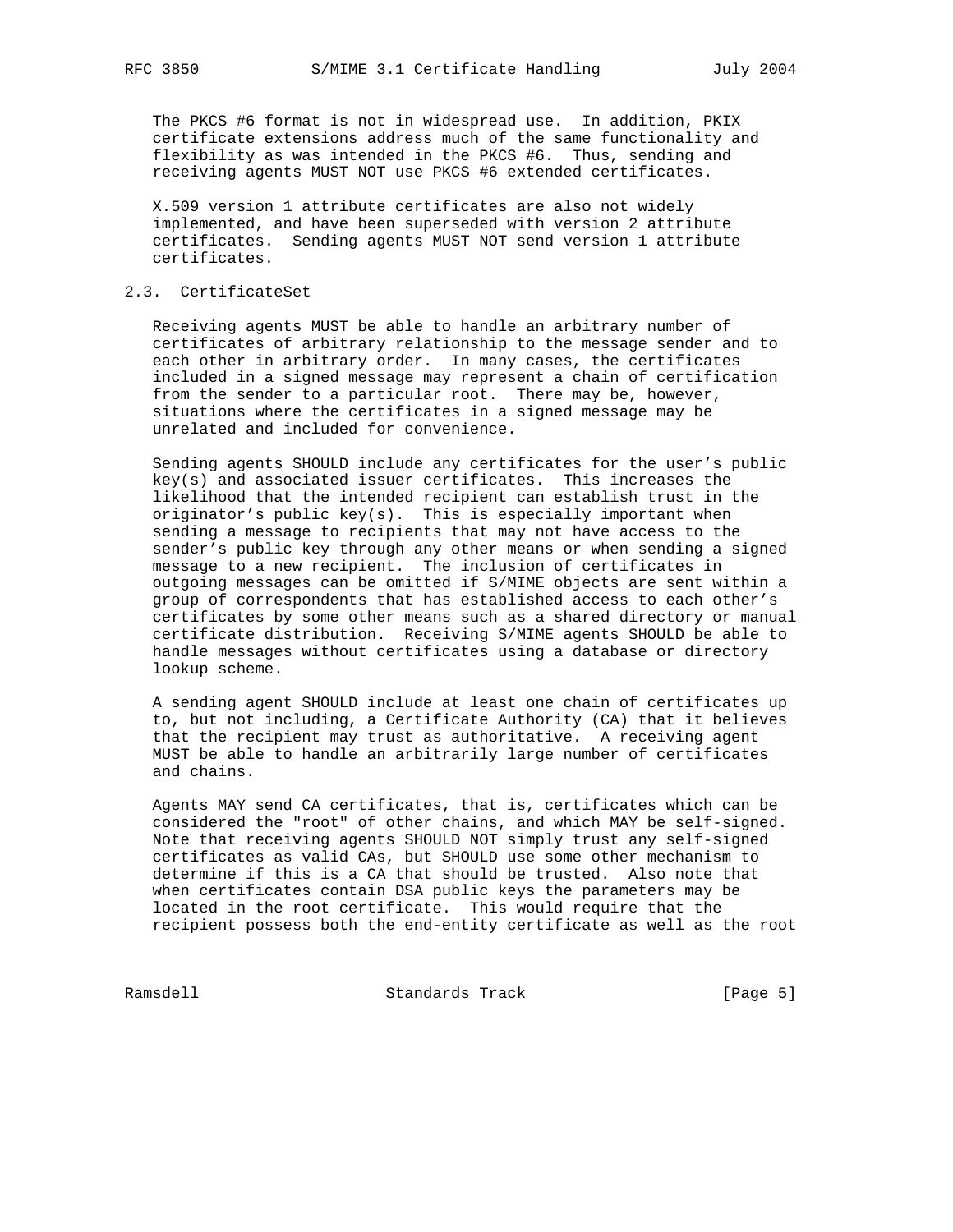certificate to perform a signature verification, and is a valid example of a case where transmitting the root certificate may be required.

 Receiving agents MUST support chaining based on the distinguished name fields. Other methods of building certificate chains MAY be supported.

 Receiving agents SHOULD support the decoding of X.509 attribute certificates included in CMS objects. All other issues regarding the generation and use of X.509 attribute certificates are outside of the scope of this specification. One specification that addresses attribute certificate use is defined in [SECLABEL].

3. Using Distinguished Names for Internet Mail

 End-entity certificates MAY contain an Internet mail address as described in [RFC-2822]. The address must be an "addr-spec" as defined in Section 3.4.1 of that specification. The email address SHOULD be in the subjectAltName extension, and SHOULD NOT be in the subject distinguished name.

 Receiving agents MUST recognize and accept certificates that contain no email address. Agents are allowed to provide an alternative mechanism for associating an email address with a certificate that does not contain an email address, such as through the use of the agent's address book, if available. Receiving agents MUST recognize email addresses in the subjectAltName field. Receiving agents MUST recognize email addresses in the Distinguished Name field in the PKCS #9 [PKCS9] emailAddress attribute:

 pkcs-9-at-emailAddress OBJECT IDENTIFIER ::=  $\{iso(1)$  member-body(2) us(840) rsadsi(113549) pkcs(1) pkcs-9(9) 1 }

Note that this attribute MUST be encoded as IA5String.

 Sending agents SHOULD make the address in the From or Sender header in a mail message match an Internet mail address in the signer's certificate. Receiving agents MUST check that the address in the From or Sender header of a mail message matches an Internet mail address, if present, in the signer's certificate, if mail addresses are present in the certificate. A receiving agent SHOULD provide some explicit alternate processing of the message if this comparison fails, which may be to display a message that shows the recipient the addresses in the certificate or other certificate details.

Ramsdell Standards Track [Page 6]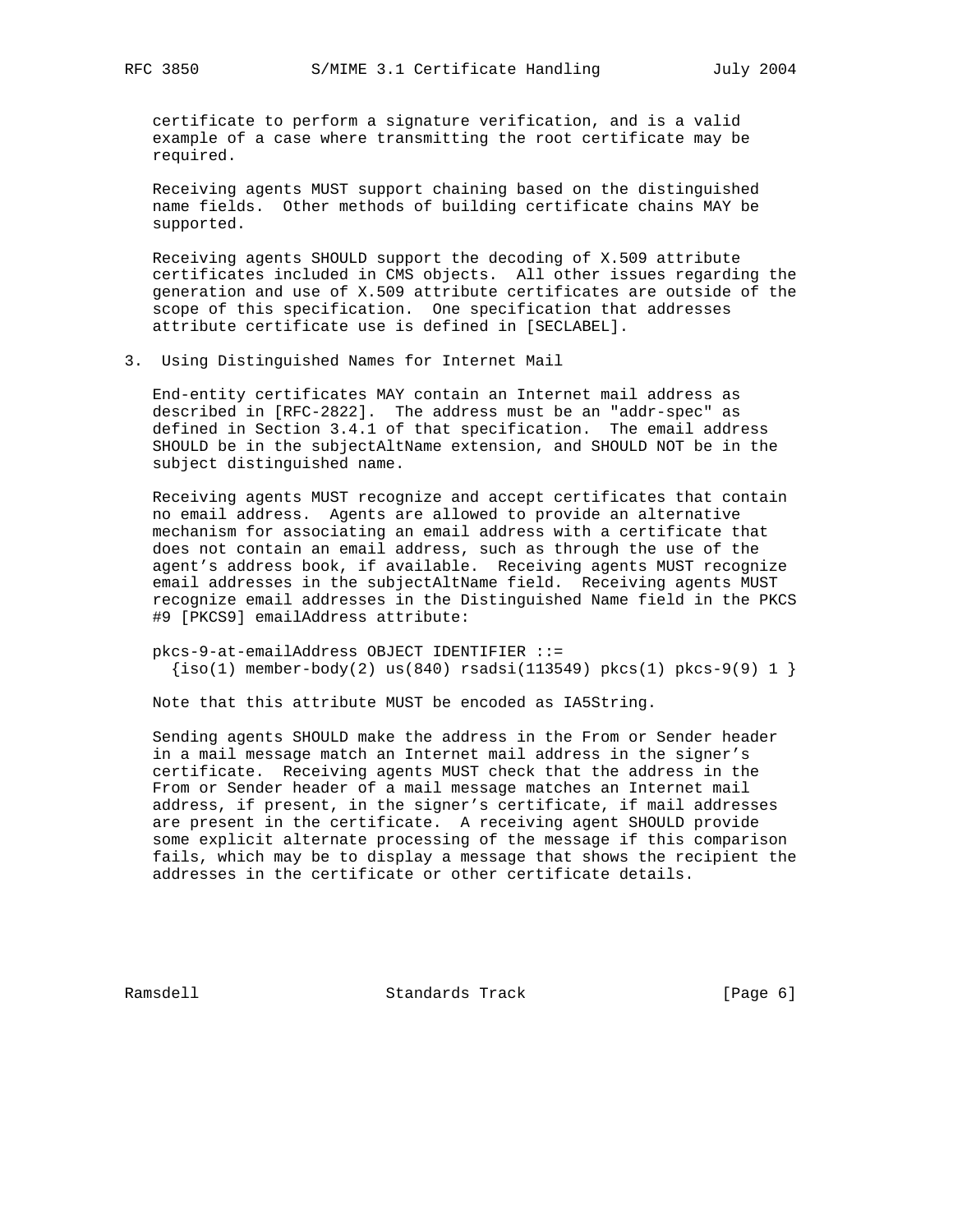A receiving agent SHOULD display a subject name or other certificate details when displaying an indication of successful or unsuccessful signature verification.

 All subject and issuer names MUST be populated (i.e., not an empty SEQUENCE) in S/MIME-compliant X.509 identity certificates, except that the subject DN in a user's (i.e., end-entity) certificate MAY be an empty SEQUENCE in which case the subjectAltName extension will include the subject's identifier and MUST be marked as critical.

4. Certificate Processing

 A receiving agent needs to provide some certificate retrieval mechanism in order to gain access to certificates for recipients of digital envelopes. There are many ways to implement certificate retrieval mechanisms. X.500 directory service is an excellent example of a certificate retrieval-only mechanism that is compatible with classic X.500 Distinguished Names. Another method under consideration by the IETF is to provide certificate retrieval services as part of the existing Domain Name System (DNS). Until such mechanisms are widely used, their utility may be limited by the small number of correspondent's certificates that can be retrieved. At a minimum, for initial S/MIME deployment, a user agent could automatically generate a message to an intended recipient requesting that recipient's certificate in a signed return message.

 Receiving and sending agents SHOULD also provide a mechanism to allow a user to "store and protect" certificates for correspondents in such a way so as to guarantee their later retrieval. In many environments, it may be desirable to link the certificate retrieval/storage mechanisms together in some sort of certificate database. In its simplest form, a certificate database would be local to a particular user and would function in a similar way as an "address book" that stores a user's frequent correspondents. In this way, the certificate retrieval mechanism would be limited to the certificates that a user has stored (presumably from incoming messages). A comprehensive certificate retrieval/storage solution may combine two or more mechanisms to allow the greatest flexibility and utility to the user. For instance, a secure Internet mail agent may resort to checking a centralized certificate retrieval mechanism for a certificate if it can not be found in a user's local certificate storage/retrieval database.

 Receiving and sending agents SHOULD provide a mechanism for the import and export of certificates, using a CMS certs-only message. This allows for import and export of full certificate chains as opposed to just a single certificate. This is described in [SMIME- MSG].

Ramsdell **Standards Track** [Page 7]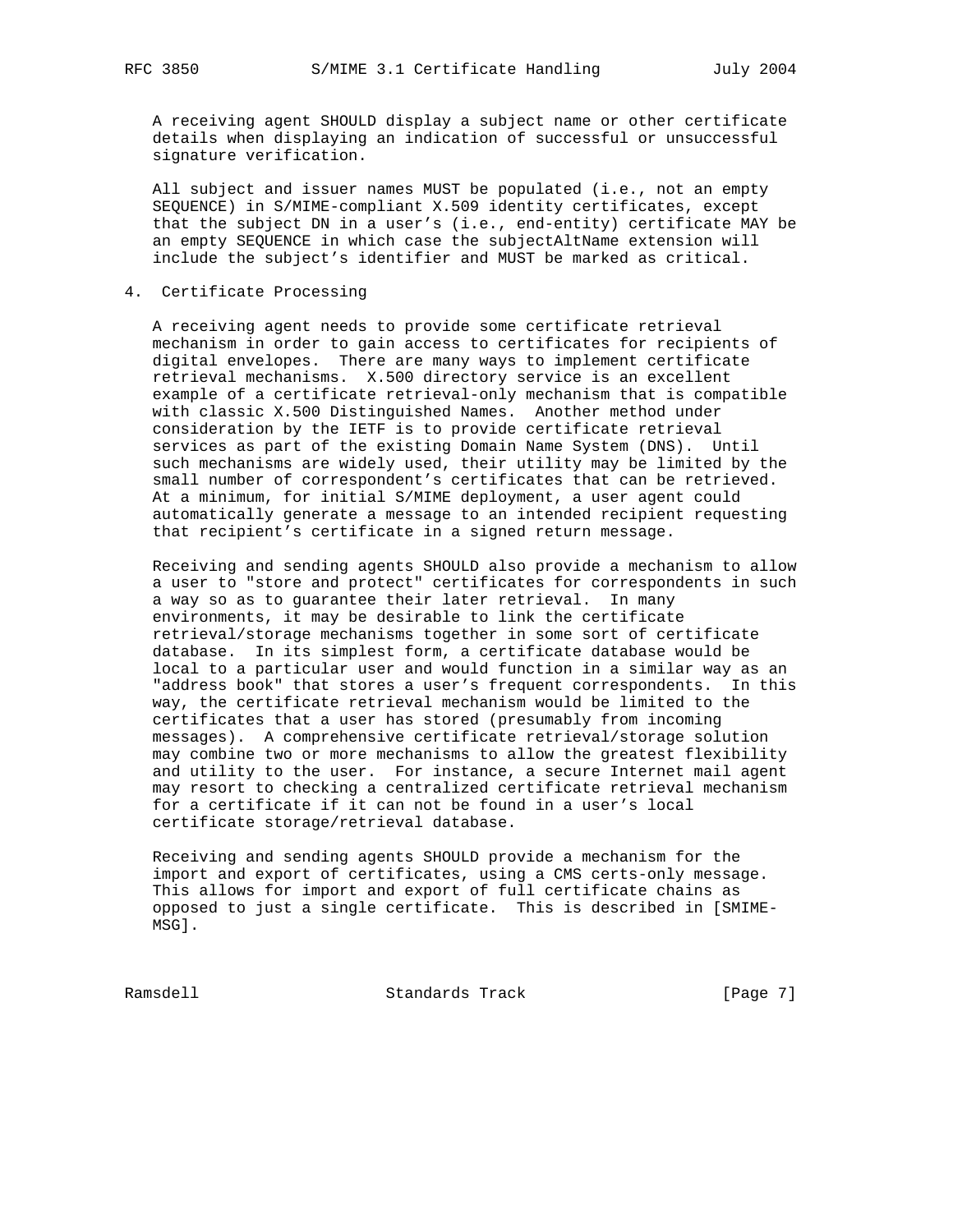Agents MUST handle multiple valid Certification Authority (CA) certificates containing the same subject name and the same public keys but with overlapping validity intervals.

## 4.1. Certificate Revocation Lists

 In general, it is always better to get the latest CRL information from a CA than to get information stored away from incoming messages. A receiving agent SHOULD have access to some certificate revocation list (CRL) retrieval mechanism in order to gain access to certificate revocation information when validating certification paths. A receiving or sending agent SHOULD also provide a mechanism to allow a user to store incoming certificate revocation information for correspondents in such a way so as to guarantee its later retrieval.

 Receiving and sending agents SHOULD retrieve and utilize CRL information every time a certificate is verified as part of a certification path validation even if the certificate was already verified in the past. However, in many instances (such as off-line verification) access to the latest CRL information may be difficult or impossible. The use of CRL information, therefore, may be dictated by the value of the information that is protected. The value of the CRL information in a particular context is beyond the scope of this specification but may be governed by the policies associated with particular certification paths.

 All agents MUST be capable of performing revocation checks using CRLs as specified in [KEYM]. All agents MUST perform revocation status checking in accordance with [KEYM]. Receiving agents MUST recognize CRLs in received S/MIME messages.

## 4.2. Certification Path Validation

 In creating a user agent for secure messaging, certificate, CRL, and certification path validation SHOULD be highly automated while still acting in the best interests of the user. Certificate, CRL, and path validation MUST be performed as per [KEYM] when validating a correspondent's public key. This is necessary before using a public key to provide security services such as: verifying a signature; encrypting a content-encryption key (ex: RSA); or forming a pairwise symmetric key (ex: Diffie-Hellman) to be used to encrypt or decrypt a content-encryption key.

 Certificates and CRLs are made available to the path validation procedure in two ways: a) incoming messages, and b) certificate and CRL retrieval mechanisms. Certificates and CRLs in incoming messages are not required to be in any particular order nor are they required to be in any way related to the sender or recipient of the message

Ramsdell Standards Track [Page 8]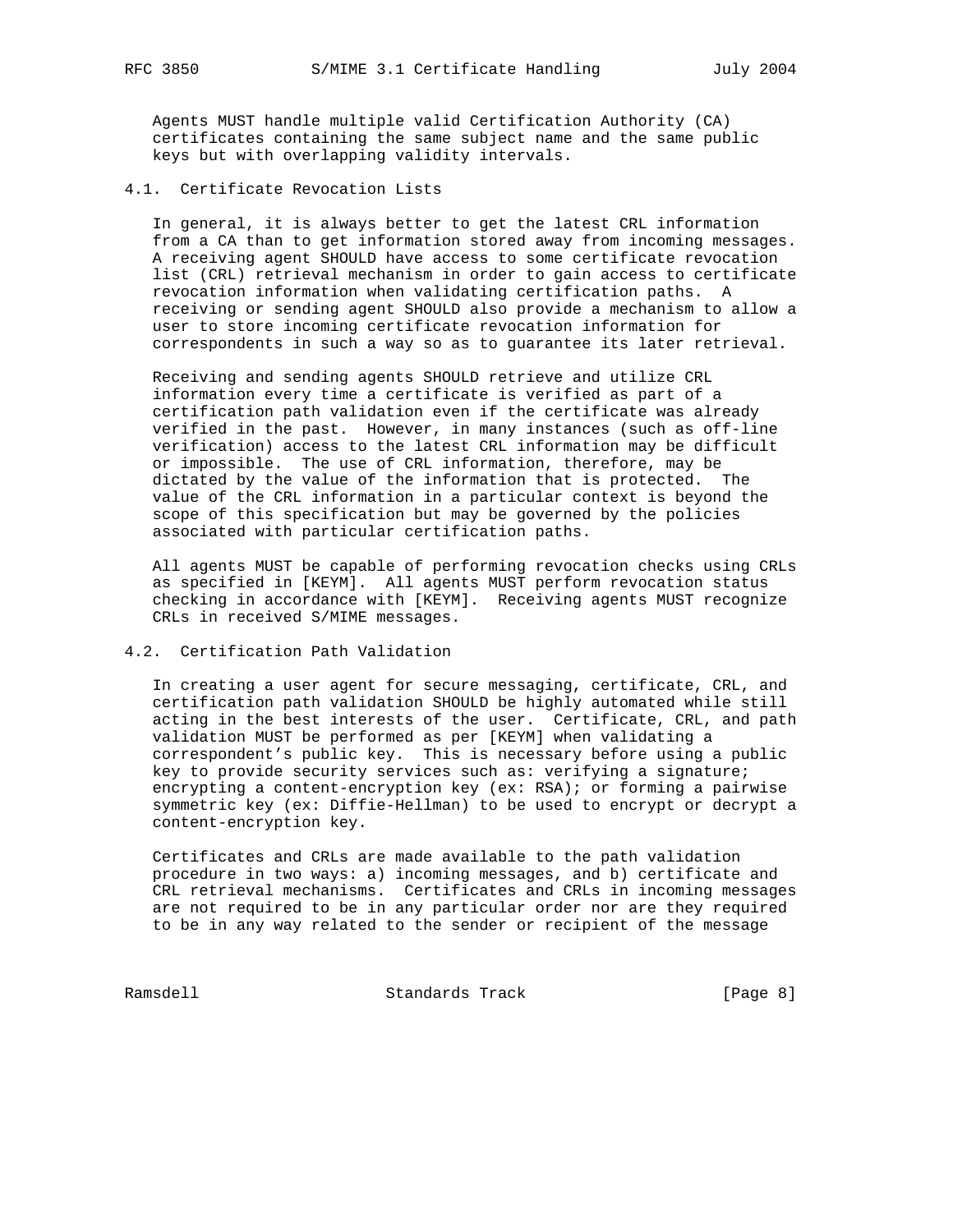(although in most cases they will be related to the sender). Incoming certificates and CRLs SHOULD be cached for use in path validation and optionally stored for later use. This temporary certificate and CRL cache SHOULD be used to augment any other certificate and CRL retrieval mechanisms for path validation on incoming signed messages.

## 4.3. Certificate and CRL Signing Algorithms

 Certificates and Certificate Revocation Lists (CRLs) are signed by the certificate issuer. A receiving agent MUST be capable of verifying the signatures on certificates and CRLs made with id-dsa-with-sha1 [CMSALG].

 A receiving agent MUST be capable of verifying the signatures on certificates and CRLs made with md5WithRSAEncryption and sha1WithRSAEncryption signature algorithms with key sizes from 512 bits to 2048 bits described in [CMSALG].

 Because of the security issues surrounding MD2 [RC95], and in light of current use, md2WithRSAEncryption MAY be supported.

## 4.4. PKIX Certificate Extensions

 PKIX describes an extensible framework in which the basic certificate information can be extended and how such extensions can be used to control the process of issuing and validating certificates. The PKIX Working Group has ongoing efforts to identify and create extensions which have value in particular certification environments. Further, there are active efforts underway to issue PKIX certificates for business purposes. This document identifies the minimum required set of certificate extensions which have the greatest value in the S/MIME environment. The syntax and semantics of all the identified extensions are defined in [KEYM].

 Sending and receiving agents MUST correctly handle the basic constraints, key usage, authority key identifier, subject key identifier, and subject alternative names certificate extensions when they appear in end-entity and CA certificates. Some mechanism SHOULD exist to gracefully handle other certificate extensions when they appear in end-entity or CA certificates.

 Certificates issued for the S/MIME environment SHOULD NOT contain any critical extensions (extensions that have the critical field set to TRUE) other than those listed here. These extensions SHOULD be marked as non-critical unless the proper handling of the extension is

Ramsdell **Standards Track** [Page 9]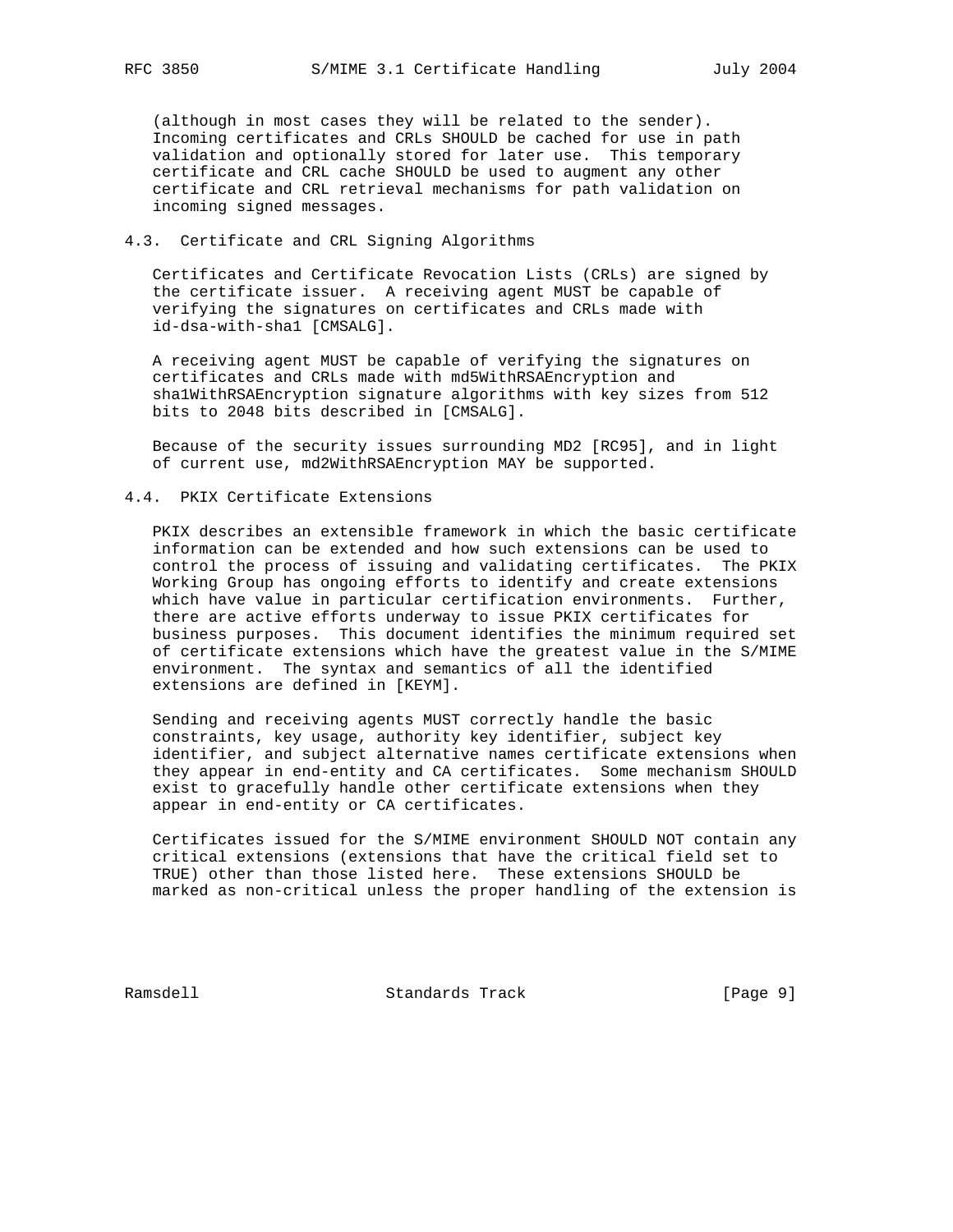deemed critical to the correct interpretation of the associated certificate. Other extensions may be included, but those extensions SHOULD NOT be marked as critical.

 Interpretation and syntax for all extensions MUST follow [KEYM], unless otherwise specified here.

## 4.4.1. Basic Constraints Certificate Extension

 The basic constraints extension serves to delimit the role and position that an issuing authority or end-entity certificate plays in a certification path.

 For example, certificates issued to CAs and subordinate CAs contain a basic constraint extension that identifies them as issuing authority certificates. End-entity certificates contain an extension that constrains the certificate from being an issuing authority certificate.

 Certificates SHOULD contain a basicConstraints extension in CA certificates, and SHOULD NOT contain that extension in end entity certificates.

## 4.4.2. Key Usage Certificate Extension

 The key usage extension serves to limit the technical purposes for which a public key listed in a valid certificate may be used. Issuing authority certificates may contain a key usage extension that restricts the key to signing certificates, certificate revocation lists and other data.

 For example, a certification authority may create subordinate issuer certificates which contain a key usage extension which specifies that the corresponding public key can be used to sign end user certificates and sign CRLs.

 If a key usage extension is included in a PKIX certificate, then it MUST be marked as critical.

 S/MIME receiving agents MUST NOT accept the signature of a message if it was verified using a certificate which contains the key usage extension without either the digitalSignature or nonRepudiation bit set. Sometimes S/MIME is used as a secure message transport for applications beyond interpersonal messaging. In such cases, the S/MIME-enabled application can specify additional requirements concerning the digitalSignature or nonRepudiation bits within this extension.

Ramsdell Standards Track [Page 10]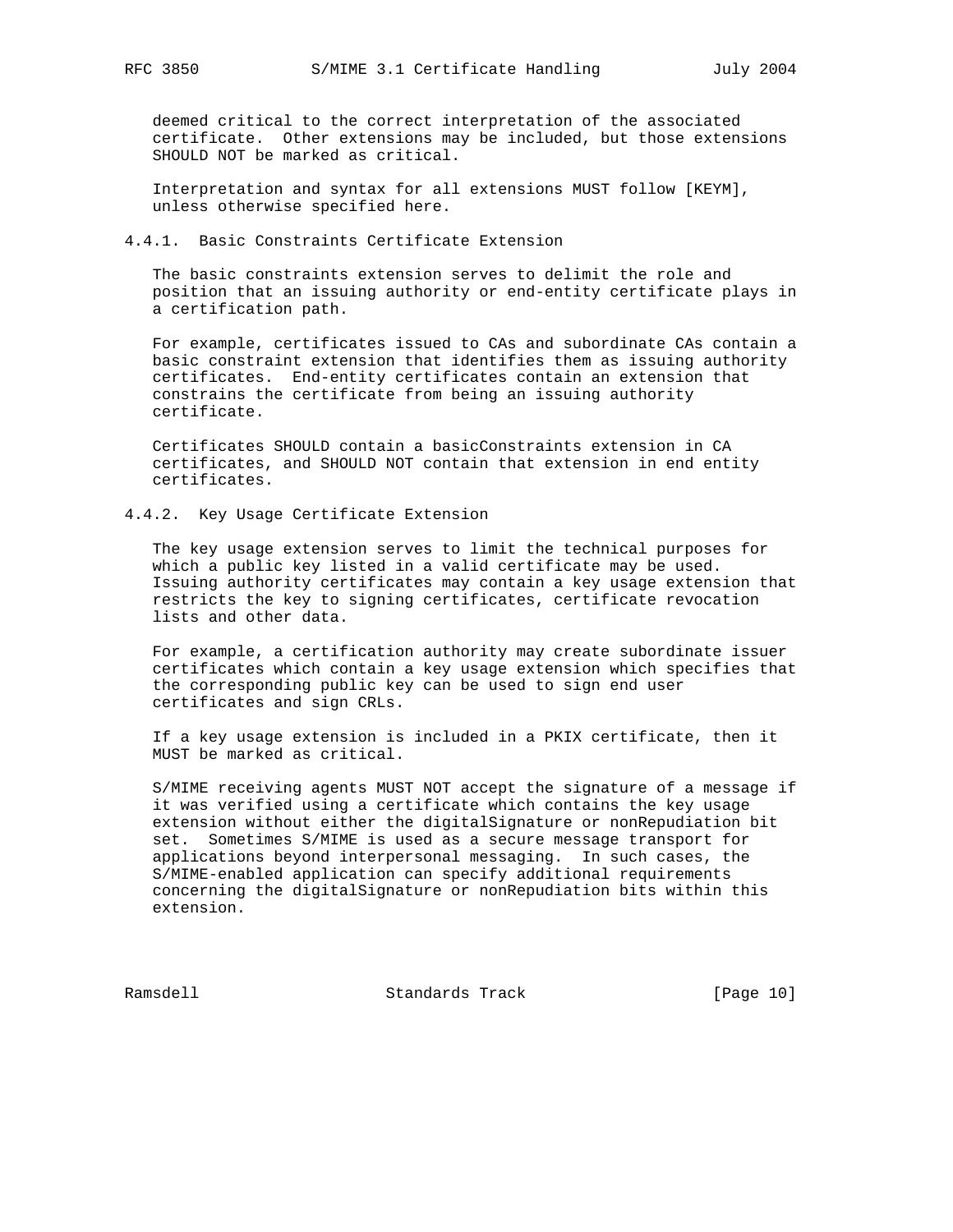If the key usage extension is not specified, receiving clients MUST presume that the digitalSignature and nonRepudiation bits are set.

4.4.3. Subject Alternative Name Extension

 The subject alternative name extension is used in S/MIME as the preferred means to convey the RFC-2822 email address(es) that  $correspond(s)$  to the entity for this certificate. Any RFC-2822 email addresses present MUST be encoded using the rfc822Name CHOICE of the GeneralName type. Since the SubjectAltName type is a SEQUENCE OF GeneralName, multiple RFC-2822 email addresses MAY be present.

#### 4.4.4. Extended Key Usage Extension

 The extended key usage extension also serves to limit the technical purposes for which a public key listed in a valid certificate may be used. The set of technical purposes for the certificate therefore are the intersection of the uses indicated in the key usage and extended key usage extensions.

 For example, if the certificate contains a key usage extension indicating digital signature and an extended key usage extension which includes the email protection OID, then the certificate may be used for signing but not encrypting S/MIME messages. If the certificate contains a key usage extension indicating digital signature, but no extended key usage extension then the certificate may also be used to sign but not encrypt S/MIME messages.

 If the extended key usage extension is present in the certificate then interpersonal message S/MIME receiving agents MUST check that it contains either the emailProtection or the anyExtendedKeyUsage OID as defined in [KEYM]. S/MIME uses other than interpersonal messaging MAY require the explicit presence of the extended key usage extension or other OIDs to be present in the extension or both.

5. Security Considerations

 All of the security issues faced by any cryptographic application must be faced by a S/MIME agent. Among these issues are protecting the user's private key, preventing various attacks, and helping the user avoid mistakes such as inadvertently encrypting a message for the wrong recipient. The entire list of security considerations is beyond the scope of this document, but some significant concerns are listed here.

 When processing certificates, there are many situations where the processing might fail. Because the processing may be done by a user agent, a security gateway, or other program, there is no single way

Ramsdell Standards Track [Page 11]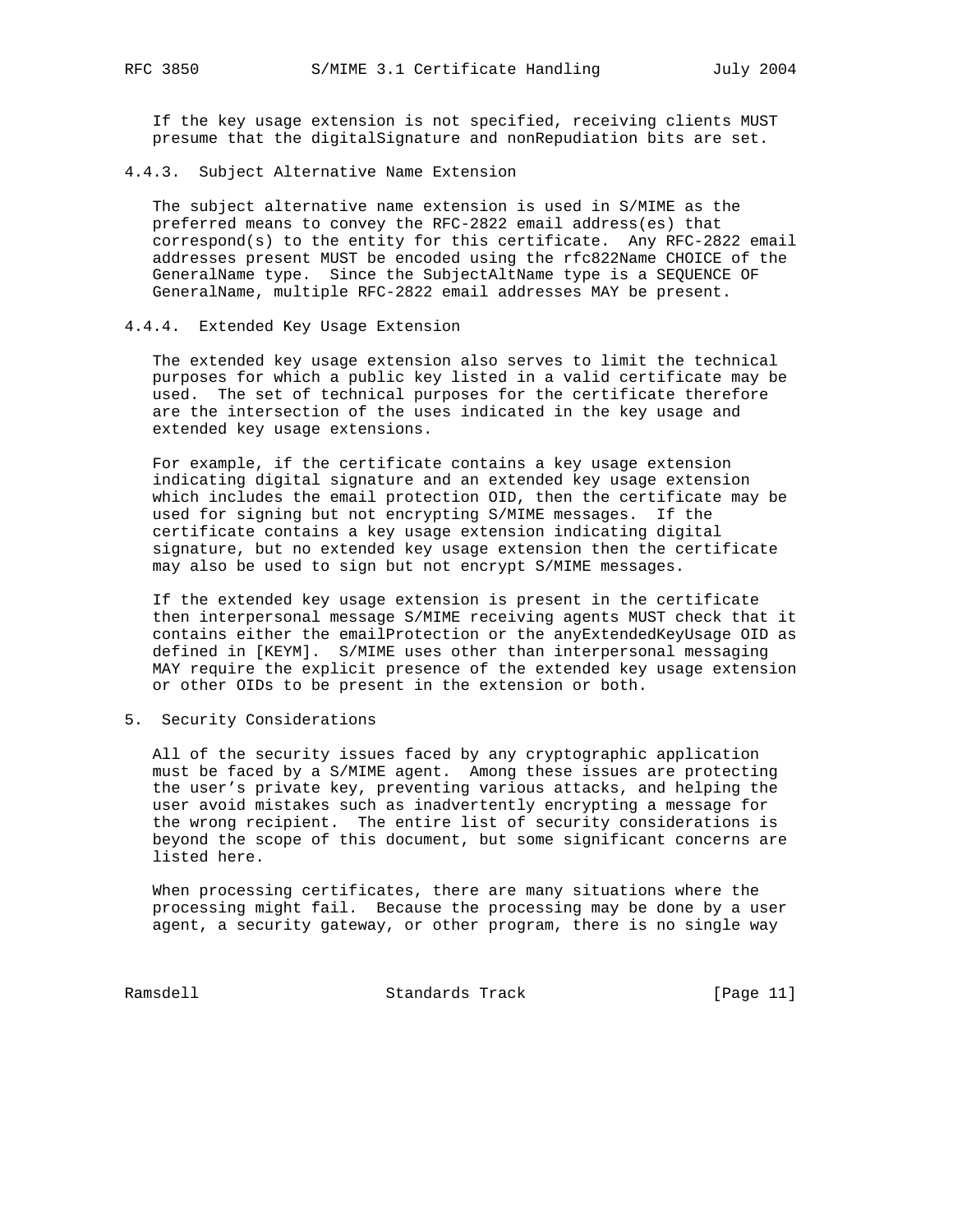to handle such failures. Just because the methods to handle the failures has not been listed, however, the reader should not assume that they are not important. The opposite is true: if a certificate is not provably valid and associated with the message, the processing software should take immediate and noticeable steps to inform the end user about it.

 Some of the many places where signature and certificate checking might fail include:

- no Internet mail addresses in a certificate matches the sender of a message, if the certificate contains at least one mail address
- no certificate chain leads to a trusted CA
- no ability to check the CRL for a certificate
- an invalid CRL was received
- the CRL being checked is expired
- the certificate is expired
- the certificate has been revoked

 There are certainly other instances where a certificate may be invalid, and it is the responsibility of the processing software to check them all thoroughly, and to decide what to do if the check fails.

 At the Selected Areas in Cryptography '95 conference in May 1995, Rogier and Chauvaud presented an attack on MD2 that can nearly find collisions [RC95]. Collisions occur when one can find two different messages that generate the same message digest. A checksum operation in MD2 is the only remaining obstacle to the success of the attack. For this reason, the use of MD2 for new applications is discouraged. It is still reasonable to use MD2 to verify existing signatures, as the ability to find collisions in MD2 does not enable an attacker to find new messages having a previously computed hash value.

 It is possible for there to be multiple unexpired CRLs for a CA. If an agent is consulting CRLs for certificate validation, it SHOULD make sure that the most recently issued CRL for that CA is consulted, since an S/MIME message sender could deliberately include an older unexpired CRL in an S/MIME message. This older CRL might not include recent revoked certificates, which might lead an agent to accept a certificate that has been revoked in a subsequent CRL.

 When determining the time for a certificate validity check, agents have to be careful to use a reliable time. Unless it is from a trusted agent, this time MUST NOT be the SigningTime attribute found in an S/MIME message. For most sending agents, the SigningTime attribute could be deliberately set to direct the receiving agent to

Ramsdell Standards Track [Page 12]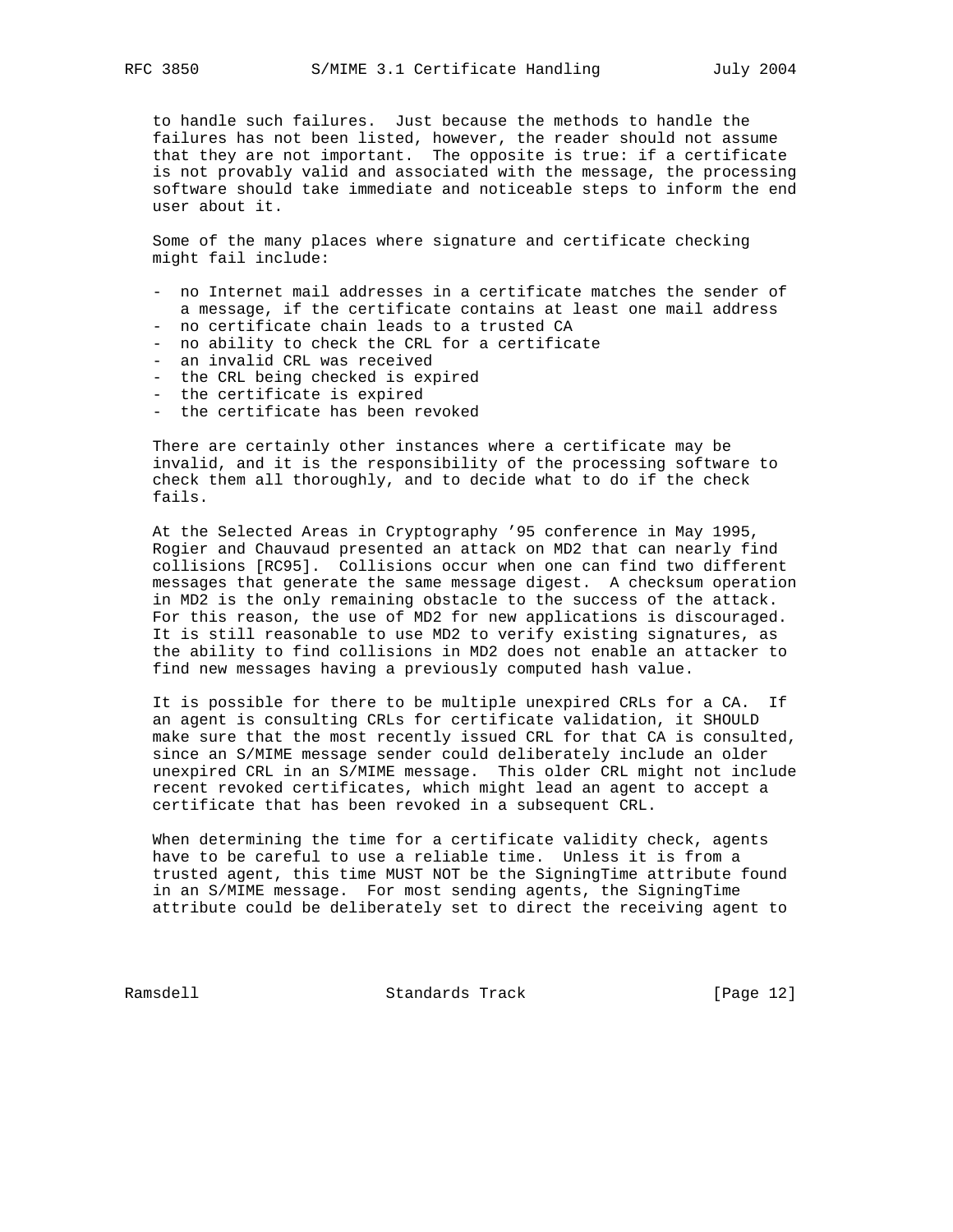check a CRL that could have out-of-date revocation status for a certificate, or cause an improper result when checking the Validity field of a certificate.

- A. References
- A.1. Normative References
	- [ACAUTH] Farrell, S. and R. Housley, "An Internet Attribute Certificate Profile for Authorization", RFC 3281, April 2002.
	- [CMS] Housely, R., "Cryptographic Message Syntax (CMS)", RFC 3852, July 2004.
	- [CMSALG] Housley, R., "Cryptographic Message Syntax (CMS) Algorithms", RFC 3370, August 2002.
	- [KEYM] Housley, R., Polk, W., Ford, W., and D. Solo, "Internet X.509 Public Key Infrastructure Certificate and Certificate Revocation List (CRL) Profile", RFC 3280, April 2002.
	- [KEYMALG] Bassham, L., Polk, W., and R. Housley, "Algorithms and Identifiers for the Internet X.509 Public Key Infrastructure Certificate and Certificate Revocation List (CRL) Profile", RFC 3279, April 2002.
	- [MUSTSHOULD] Bradner, S., "Key words for use in RFCs to Indicate Requirement Levels", BCP 14, RFC 2119, March 1997.
	- [PKCS9] Nystrom, M. and B. Kaliski, "PKCS #9: Selected Object Classes and Attribute Types Version 2.0", RFC 2985, November 2000.
	- [RFC-2822], Resnick, P., "Internet Message Format", RFC 2822, April 2001.
	- [SMIME-MSG] Ramsdell, B., Ed., "S/MIME Version 3.1 Message Specification", RFC 3851, July 2004.
	- [x.208-88] ITU-T. Recommendation X.208: Specification of Abstract Syntax Notation One (ASN.1). 1988.

Ramsdell **Standards Track** [Page 13]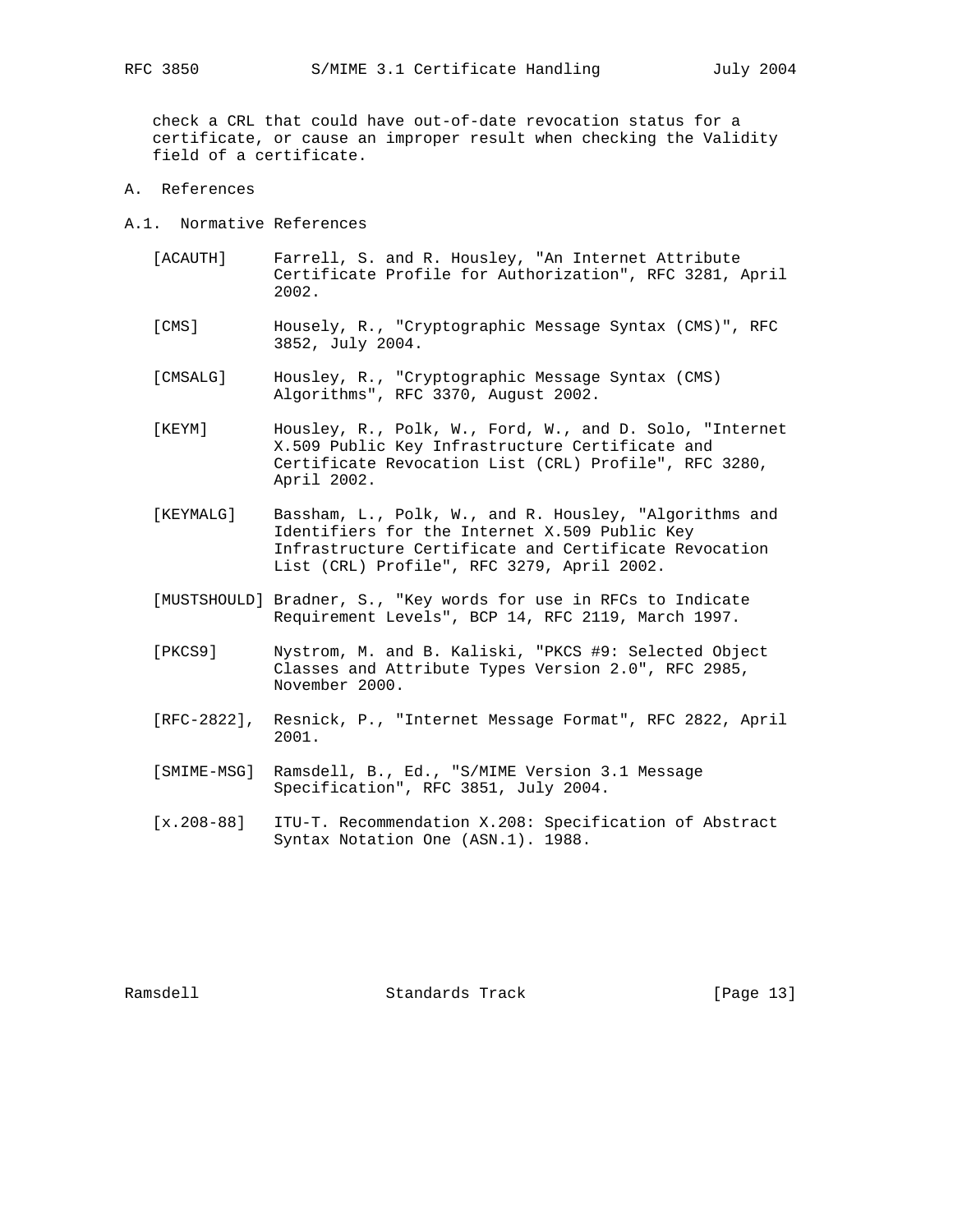- A.2. Informative References
	- [CERTV2] Dusse, S., Hoffman, P., Ramsdell, B., and J. Weinstein, "S/MIME Version 2 Certificate Handling", RFC 2312, March 1998.
	- [PKCS6] RSA Laboratories, "PKCS #6: Extended-Certificate Syntax Standard", November 1993.
	- [RC95] Rogier, N. and Chauvaud, P., "The compression function of MD2 is not collision free," Presented at Selected Areas in Cryptography '95, May 1995.
	- [SECLABEL] Nicolls, W., "Implementing Company Classification Policy with the S/MIME Security Label", RFC 3114, May 2002.
	- [X.500] ITU-T Recommendation X.500 (1997) | ISO/IEC 9594-1:1997, Information technology - Open Systems Interconnection - The Directory: Overview of concepts, models and services.
	- [X.501] ITU-T Recommendation X.501 (1997) | ISO/IEC 9594-2:1997, Information technology - Open Systems Interconnection - The Directory: Models.
	- [X.509] ITU-T Recommendation X.509 (1997) | ISO/IEC 9594-8:1997, Information technology - Open Systems Interconnection - The Directory: Authentication framework.
	- [X.520] ITU-T Recommendation X.520 (1997) | ISO/IEC 9594-6:1997, Information technology - Open Systems Interconnection - The Directory: Selected attribute types.

Ramsdell Standards Track [Page 14]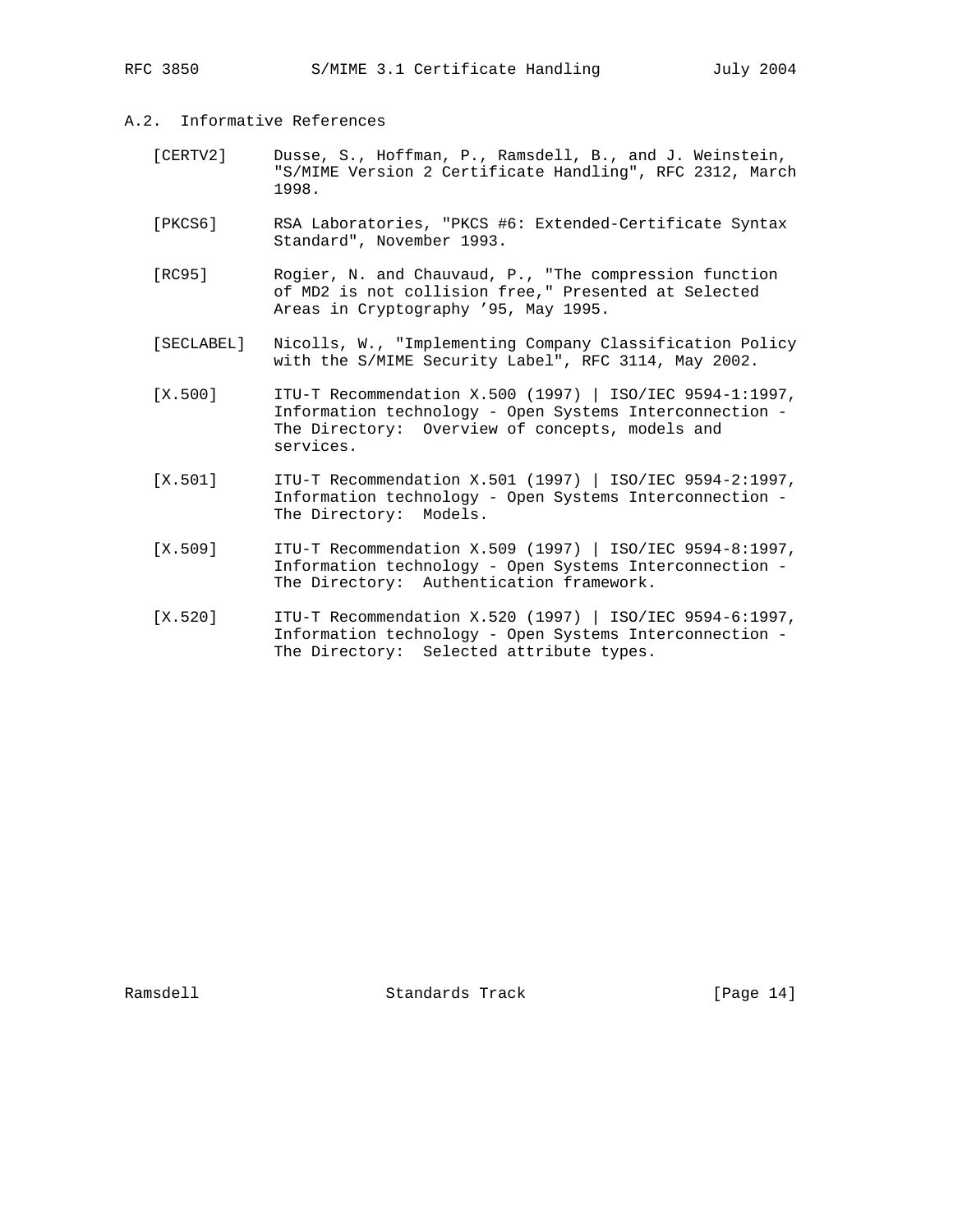## B. Acknowledgements

 Many thanks go out to the other authors of the S/MIME v2 RFC: Steve Dusse, Paul Hoffman and Jeff Weinstein. Without v2, there wouldn't be a v3.

 A number of the members of the S/MIME Working Group have also worked very hard and contributed to this document. Any list of people is doomed to omission and for that I apologize. In alphabetical order, the following people stand out in my mind due to the fact that they made direct contributions to this document.

 Bill Flanigan Trevor Freeman Elliott Ginsburg Paul Hoffman Russ Housley David P. Kemp Michael Myers John Pawling Denis Pinkas Jim Schaad

C. Editor's Address

 Blake Ramsdell Sendmail, Inc. 704 228th Ave NE #775 Sammamish, WA 98074

EMail: blake@sendmail.com

Ramsdell Standards Track [Page 15]